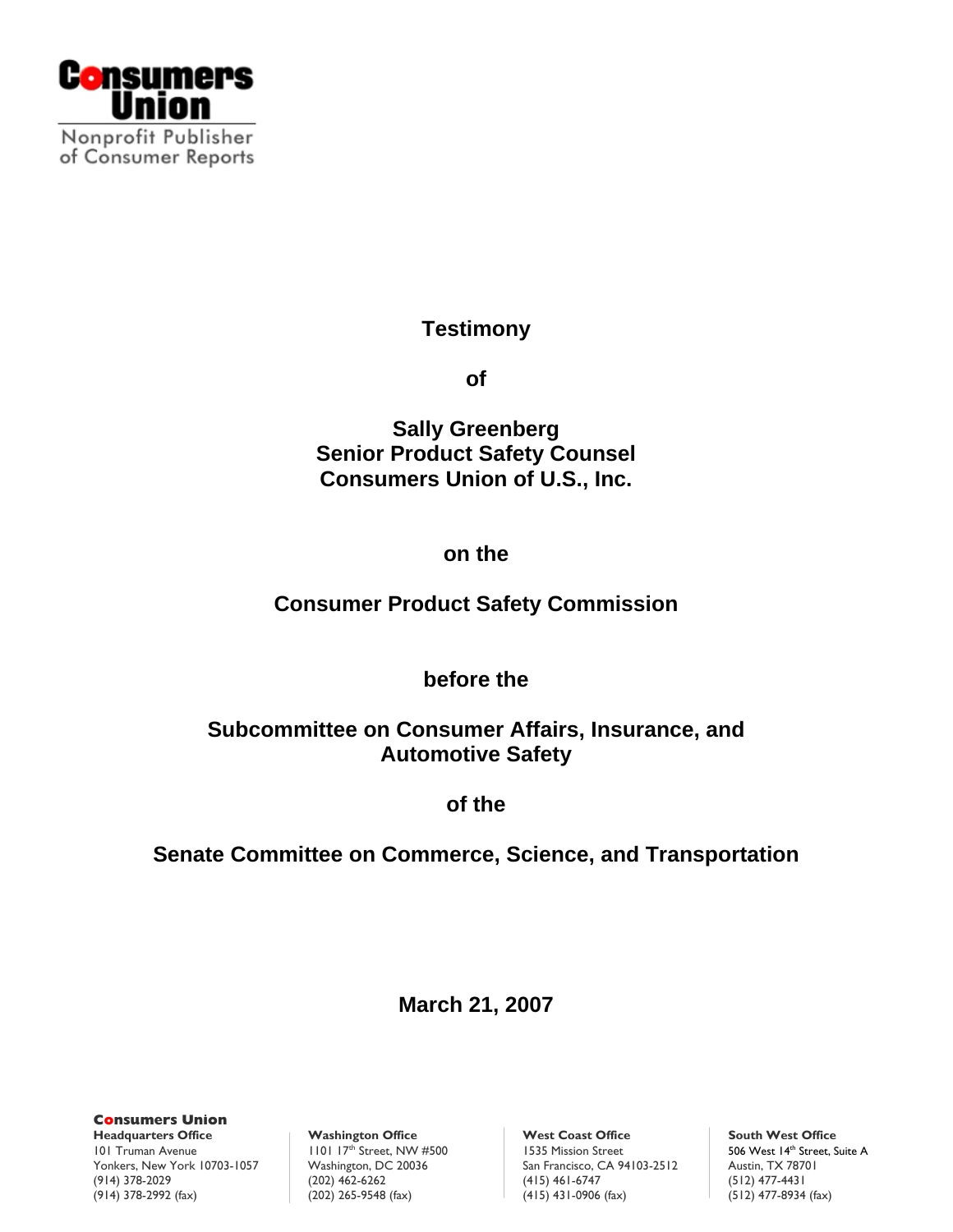Good morning, Chairman Senator Pryor and Ranking Member Sununu, and other members of the Subcommittee. I am Sally Greenberg, Senior Product Safety Counsel for Consumers Union (CU), non-profit publisher of *Consumer Reports®*. 1 Thank you for providing me the chance to come before you today to provide our views on the work of U.S. Consumer Product Safety Commission (CPSC).

For the past 71 years, Consumers Union (CU) has been testing and reporting on products and services in order to arm consumers with the information they need to protect themselves in the marketplace. CU's mission is to work for a fair, just and safe marketplace for all consumers.

CU applauds the Subcommittee for holding this oversight hearing. We believe that there are two paramount questions before the Committee today – does the CPSC have the resources necessary to fulfill its mission? And is the CPSC using the resources it has to effectively fulfill its mission? CU's serious concerns in both of these areas are discussed below.

### **U.S. CONSUMER PRODUCT SAFETY COMMISSION**

Every Congress that has reauthorized the CPSC during the past 30 years has reaffirmed its clear and unmistakable purpose: the CPSC is charged with the mandate to reduce or eliminate unreasonable risks of injury and death to consumers from more than 15,000 types of products. There are 27,100 fatalities and 33.1 million injuries per year associated with products under the CPSC's jurisdiction. Deaths, injuries and property damage from consumer product incidents cost the nation more than \$700 billion annually. The CPSC's viability is of critical importance to the safety of children,

 $\overline{a}$ 

 $1$  Consumers Union is a nonprofit membership organization chartered in 1936 under the laws of the State of New York to provide consumers with information, education and counsel about goods, services, health, and personal finance. Consumers Union's income is solely derived from the sale of *Consumer Reports*, its other publications and from noncommercial contributions, grants and fees. In addition to reports on Consumers Union's own product testing, *Consumer Reports* and *ConsumerReports.org* with more than 6.2 million paid circulation, regularly carries articles on health, product safety, marketplace economics and legislative, judicial and regulatory actions that affect consumer welfare. Consumers Union's publications carry no advertising and receive no commercial support.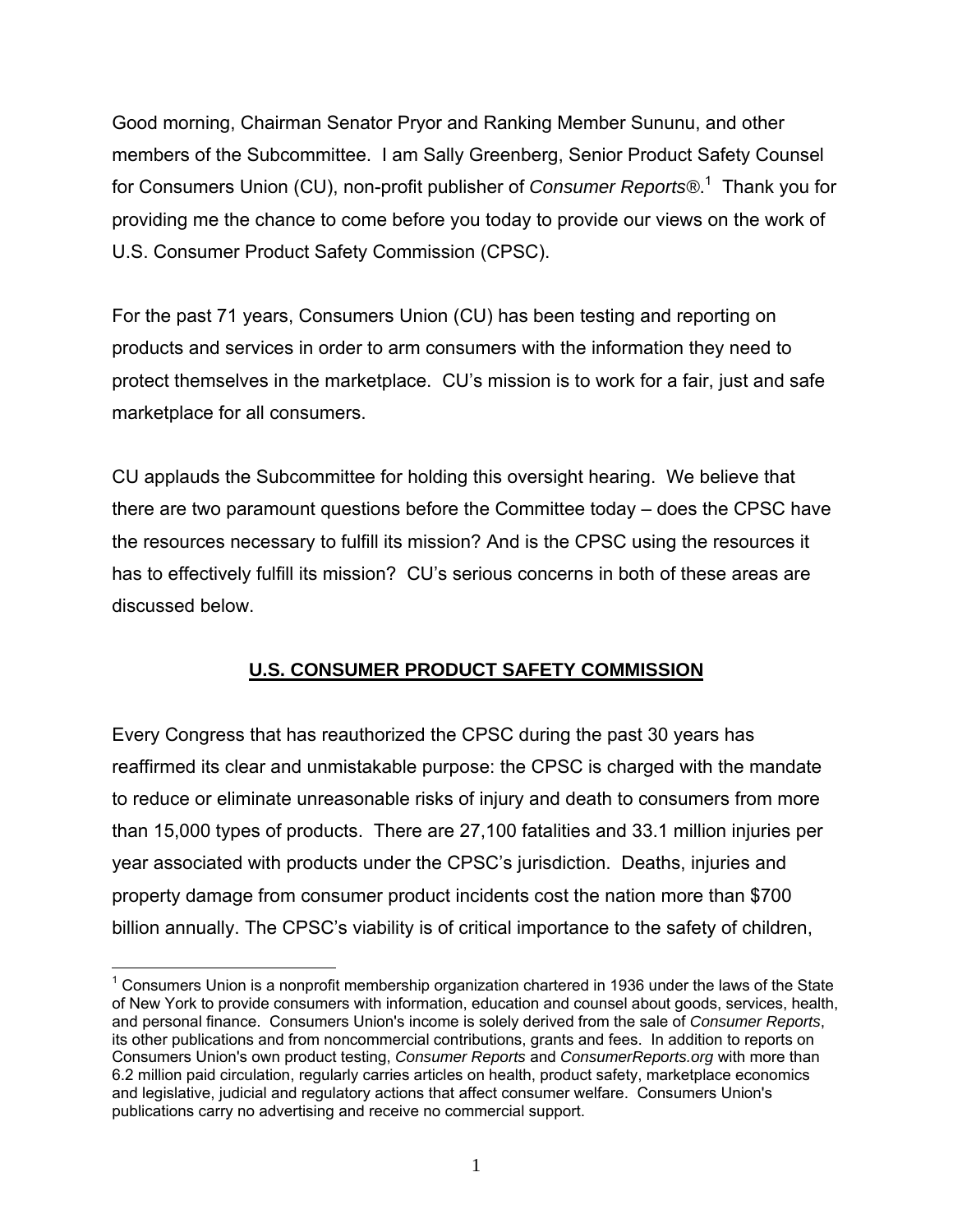since the Commission has jurisdiction over the safety of so many children's toys and products like bath seats, high chairs, and cribs.

However, we believe the CPSC currently is at a crossroads which will determine its ability to be effective in the future. Among our concerns are the following: (i) the failure of Congress to provide CPSC with needed regulatory and enforcement authority and the failure of the CPSC to seek new regulatory and enforcement authority or to aggressively use the authority it possesses; (ii) budget cuts resulting in a crippling loss of their most experienced and knowledgeable staff; (iii) increasing numbers of counterfeit, dangerous and violative imported products; (iv) new and emerging technologies in product production (e.g., nanotechnology); and (v) the changing demographics of the U.S. population. In addition, CU is concerned that the CPSC will not be able to adequately address areas that we consider to be of high priority, including: increasing the effectiveness of product recalls and reporting of product hazards; decreasing import of unreasonably dangerous imported products; drowning prevention and pool safety, reducing deaths relating to CO poisoning from consumer use of portable electric generators and home heating appliances; improving ladder safety (*i.e.,* strength and stability); furniture safety (preventing deaths and injuries from furniture tip over and glass tables); removal of lead from all products intended for use by children (*e.g.*, jewelry, toys, and clothing); all terrain vehicle safety (increasing safe use of all-terrain vehicles by adults, and ending their use by children under 16 years old); and identifying dangers associated with products developed through the use of new technologies – particularly nanotechnology.

The CPSC must have the resources – and the will – needed to inform and to protect the public from new and emerging hazards. CU strongly urges this Subcommittee to recommend significant increases in the CPSC's budget in order to enable the Commission to better protect consumers from unreasonably dangerous products. However, added resources will not be enough. We also strongly urge the Subcommittee to continue its oversight to ensure that the CPSC uses its resources appropriately to fulfill its mission relating to current and emerging hazards.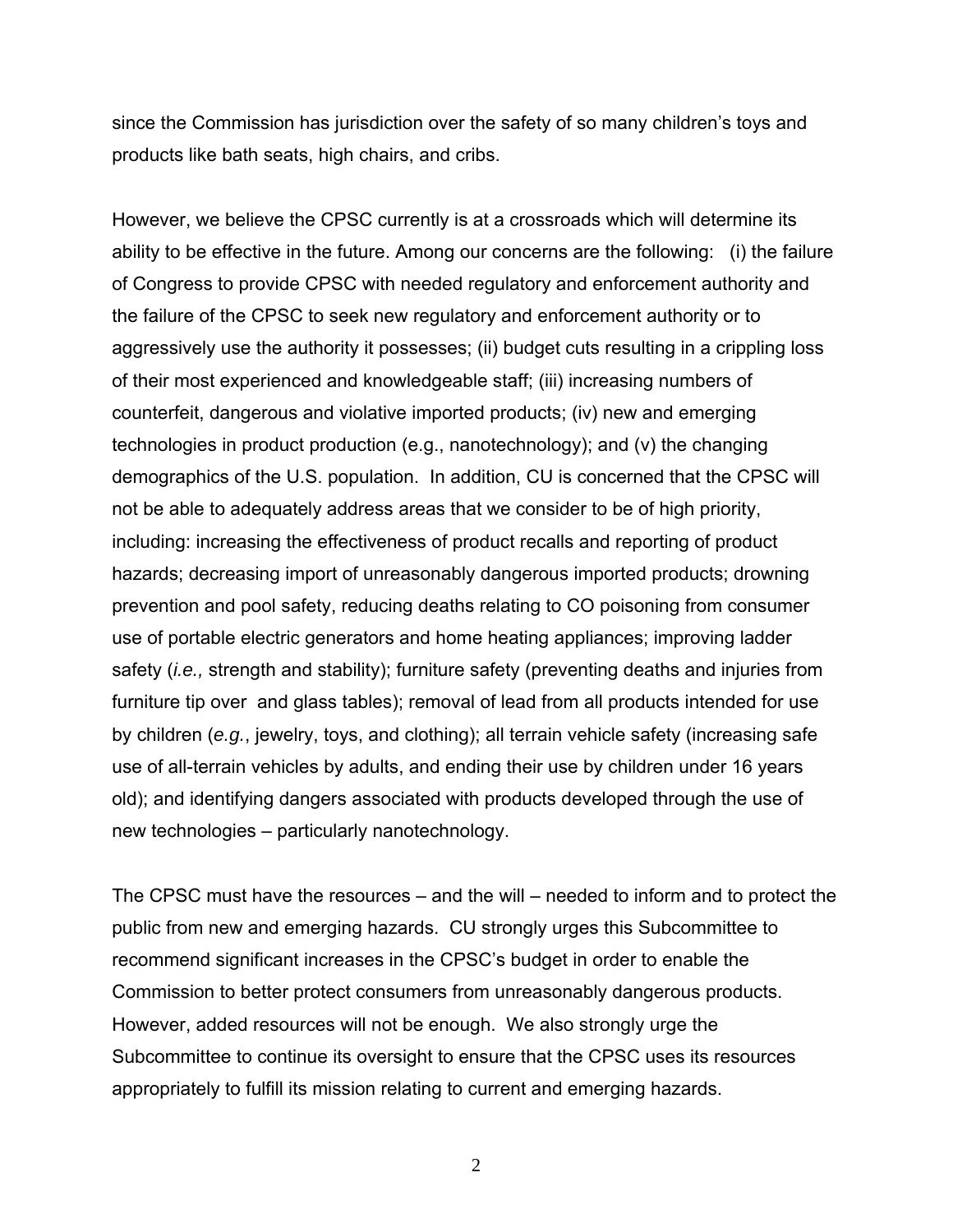Specific areas of increasing challenge to the CPSC and its effectiveness are discussed in detail below.

### **1. Budget Cuts Resulting in a Crippling Loss of Staff and Functions**

The CPSC is critically underfunded and understaffed. According to CU's review, the staffing level at the CPSC has been steadily dwindling, and has resulted in the "brain drain" of too many of the most experienced and knowledgeable staff at the Commission. When the CPSC opened its doors in 1974 its budget was

\$34.7 million, rising in 1977 to \$39 million budget with a staff of 900.<sup>2</sup>

The staffing level at the CPSC has been steadily dwindling. The budget for fiscal 2007 culminates a two-year reduction of full-time positions from 471 to 420 -- a total loss of 51 employees. The Commission's 2008 Performance Budget Request notes in a bleak statement: *The Commission's request for 2008 of \$63,250,000 represents an increase of \$880,000 from 2007. Because of the cost increases described below, the increase of \$880,000 will require a decrease of 19 FTEs.<sup>3</sup>* 

Indeed, the Commission's Budget Request reads like a cry for help to support critical programs and is justified, in our view.

If mandatory salary increases are taken into account, the Commission stands to lose an additional 19 employees,*<sup>4</sup>* dropping staff levels to 401, leaving the Commission understaffed and full time employees (FTEs) at an all time low.

<sup>1</sup> <sup>2</sup> Understanding Government Report, E.Marla Felcher, "US Consumer Product Safety Commission: Paper Tiger of American Product Safety."

<sup>&</sup>lt;sup>3</sup> US Consumer Product Safety Commission, 2008 Performance Budget Request, Submitted to Congress, February 2007, http://www.cpsc.gov/cpscpub/pubs/reports/2008plan.pdf.

US Consumer Product Safety Commission, 2008 Performance Budget Request, Submitted to Congress, February 2007, http://www.cpsc.gov/cpscpub/pubs/reports/2008plan.pdf.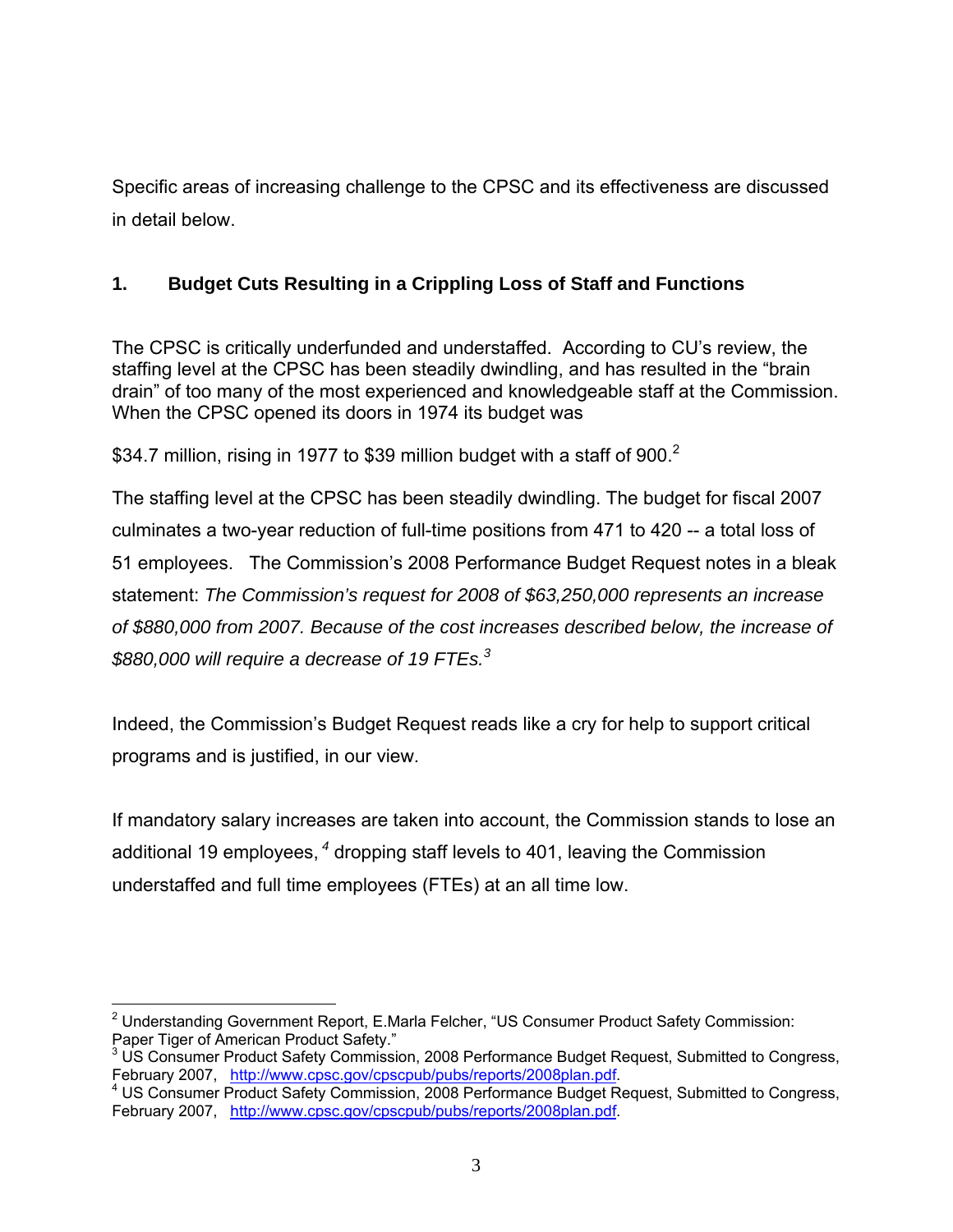The \$39 million allocated to CPSC in 1977 would be worth \$125 million today. Yet CPSC's funding request of \$63 million means that CPSC is funded at half of its original level in 1977 and the number of staff has consequently dropped by more than half.

The CPSC already has acknowledged in its budget document that it will not be able to continue to focus on a past strategic goal of great importance to CU – reducing child drowning deaths. Drowning is the second leading cause of accidental death for children under 14 and most drowning incidents occur in residential swimming pools. Further budgeting and staffing cutbacks will clearly result in reduced enforcement of safety authority. Without adequate policing, unsafe products can continue to more easily infiltrate the marketplace.

Offers for sale of banned imported products, such as "Kinder Eggs,"<sup>5</sup> monitored by CU, appear to be much worse recently. In addition, the presence of counterfeit products in the U.S. marketplace has increased. We believe that part of this increase results from fewer CPSC representatives present at border points of entry. In addition, the CPSC has been forced to reduce the number of field staff that normally would lead investigations and follow up on product-related injuries and deaths. CU is concerned that CPSC's inadequate budget is preventing it from having the critically needed staff and resources to properly police the marketplace. We believe that the CPSC must have the resources it needs to monitor imported consumer products that may pose safety hazards, and take whatever actions are needed to keep unreasonably dangerous products off the market. CPSC must be able to work more collaboratively with U.S. Customs to prevent dangerous and violative products from crossing the borders into this country.

<sup>1</sup> <sup>5</sup> Hollow chocolate eggs (made by Italy's Ferrero Group) containing "surprise" toys, banned in the United States since 1997, when the CPSC warned that the toys could pose a choking hazard to children under 3.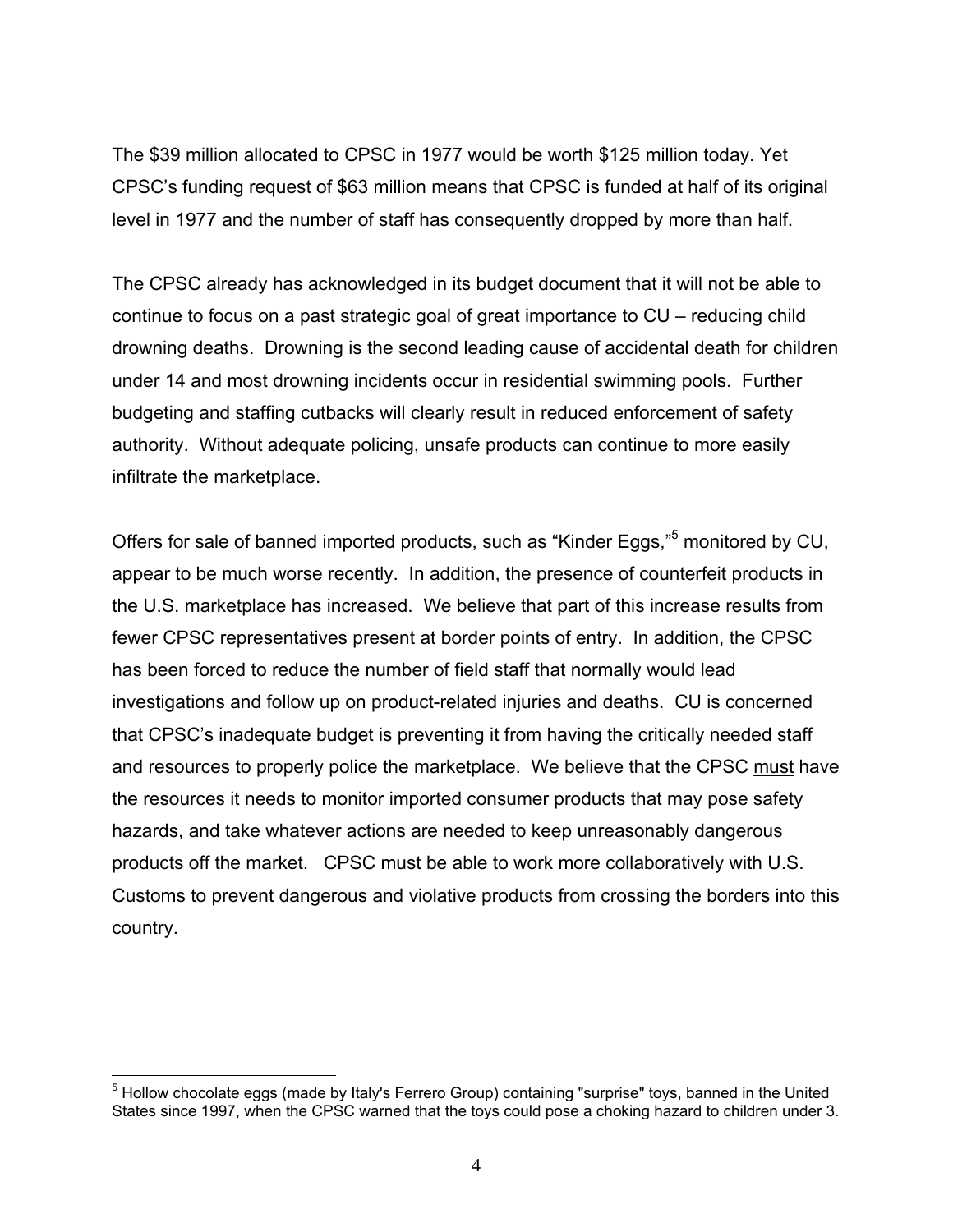# **2. Lack of Adequate Manufacturer Focus on Safety and Ineffective System of Recalls**

According to the July 28, 2006 *CPSC Nursery Product-Related Injuries and Deaths to Children under age 5* Annual Memorandum, an estimated 59,800 children under age five were treated in hospital emergency rooms for injuries associated with nursery products in 2005. We believe the number of injuries and deaths from using such products is far too high and that most are preventable.

These trends are confirmed in a report, $6$  based on CPSC data, due to be released next week from the Chicago advocacy group, Kids in Danger. Kids in Danger's report indicates that there were 111 recalls of children's products in 2006 -- representing 35% of all product recalls. Of the 111 products recalled, about a third were recalled because they exposed children to risk of bodily injury – falling, laceration and impact injuries. Indeed, these recalled products caused 177 injuries and six deaths in 2006.

This is not a new phenomenon. In the years from 2001 to 2006, children's product recalls ranged from one-third to one-half of all recalls, with a high of 55% in 2001 to a low of 31% in both 2004 and 2003. This year alone nearly 19 million children's product units were recalled. Between 1993 and 2003, the children's product industry had recalled almost 60 million items.

The term "recalled product" suggests that a product has been, or will be, returned, repaired or replaced, by a manufacturer. This rarely is the case. Despite the fact that, once a product is recalled, the CPSC and the manufacturer draft a recall notice and send it out over the wires, this vital information often does not reach the very people – such as parents, day care centers and other caregivers -- who should see it. There is no law requiring manufacturers to try to find purchasers of the product or to notify parents or day care centers if a product proves dangerous and must be recalled. Further, there is no requirement that manufacturers advertise a product recall in the

<sup>————————————————————&</sup>lt;br><sup>6</sup> Upcoming, "Unexpected Danger: Children's Product Recalls in 2006," Kids in Danger, March 2007. I www.kidsindanger.org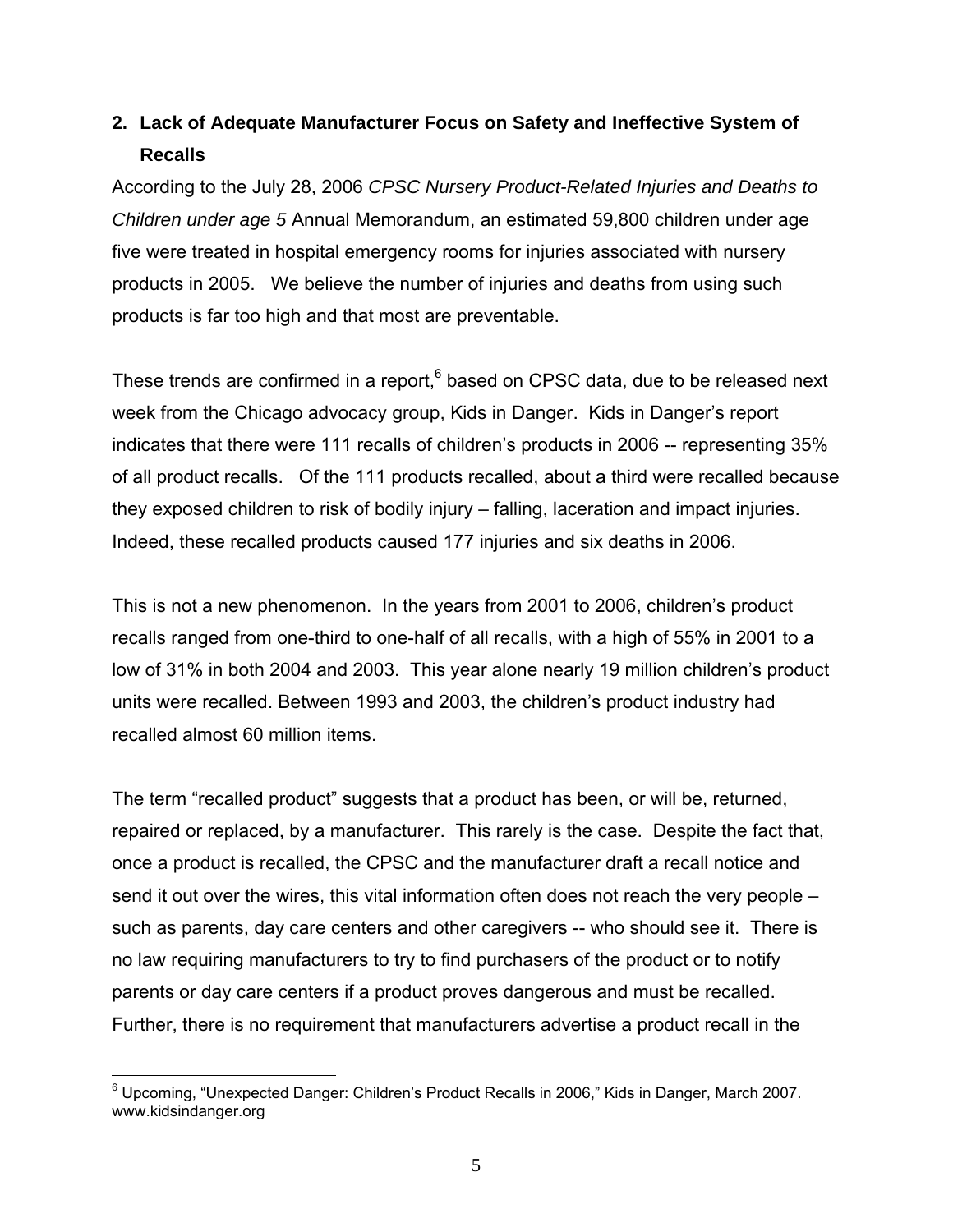same way they advertised the product in the first place – high chairs, cribs, strollers, infant swings and carriers often continue to be used for months or years after they have been recalled. As a result only a very small percentage of recalled juvenile products ever make their way back to the manufacturer. In fact, a CPSC study estimates that manufacturers cannot account for 70-90% of sold infant products after they have been recalled. $\frac{7}{1}$ .

Recall effectiveness is a major concern. 15 children, for example, have died in five different brands of recalled cribs,  $<sup>8</sup>$  and many more of these cribs presumably remain in</sup> homes and day car centers.

In an effort to improve recall effectiveness, consumer groups petitioned the  $CPSC<sup>9</sup>$ asking that the Commission require simple registration cards on products intended for use by children. Registration cards have proven an effective means for facilitating recalls: A 2003 National Highway Traffic Safety Administration survey found that almost three-quarters (73%) of parents/caregivers who said they obtained the car seat new also said that a registration card came with the seat. Of these, 53% mailed back the card. $10$ 

The Commission denied the consumer groups' petition on April 28, 2003, citing concerns about the effectiveness of registration cards,<sup>11</sup> Consumers Union and other groups are supporting legislation to require registration cards with certain baby products.

In addition to the challenges of effectively notifying consumers about recalled products, once a product is recalled by CPSC, the Commission will not release information on the number of units that have been successfully recalled. This prevents the public and

 $\overline{a}$ <sup>7</sup> "It's No Accident," Marla Felcher, Common Courage Press, 2001.

<sup>&</sup>lt;sup>8</sup> Kids In Danger Newsletter, 2002.

<sup>&</sup>lt;sup>9</sup> Federal Register, Vol. 66, No. 148, Wednesday, August 1, 2001<br><sup>10</sup> Motor Vehicle Occupant Safety Survey,

http://www.nhtsa.dot.gov/people/injury/research/2003MVOSSVol5/pages/ExecSumm.htm<br><sup>11</sup> http://www.cpsc.gov/LIBRARY/FOIA/FOIA03/petition/Intended.pdf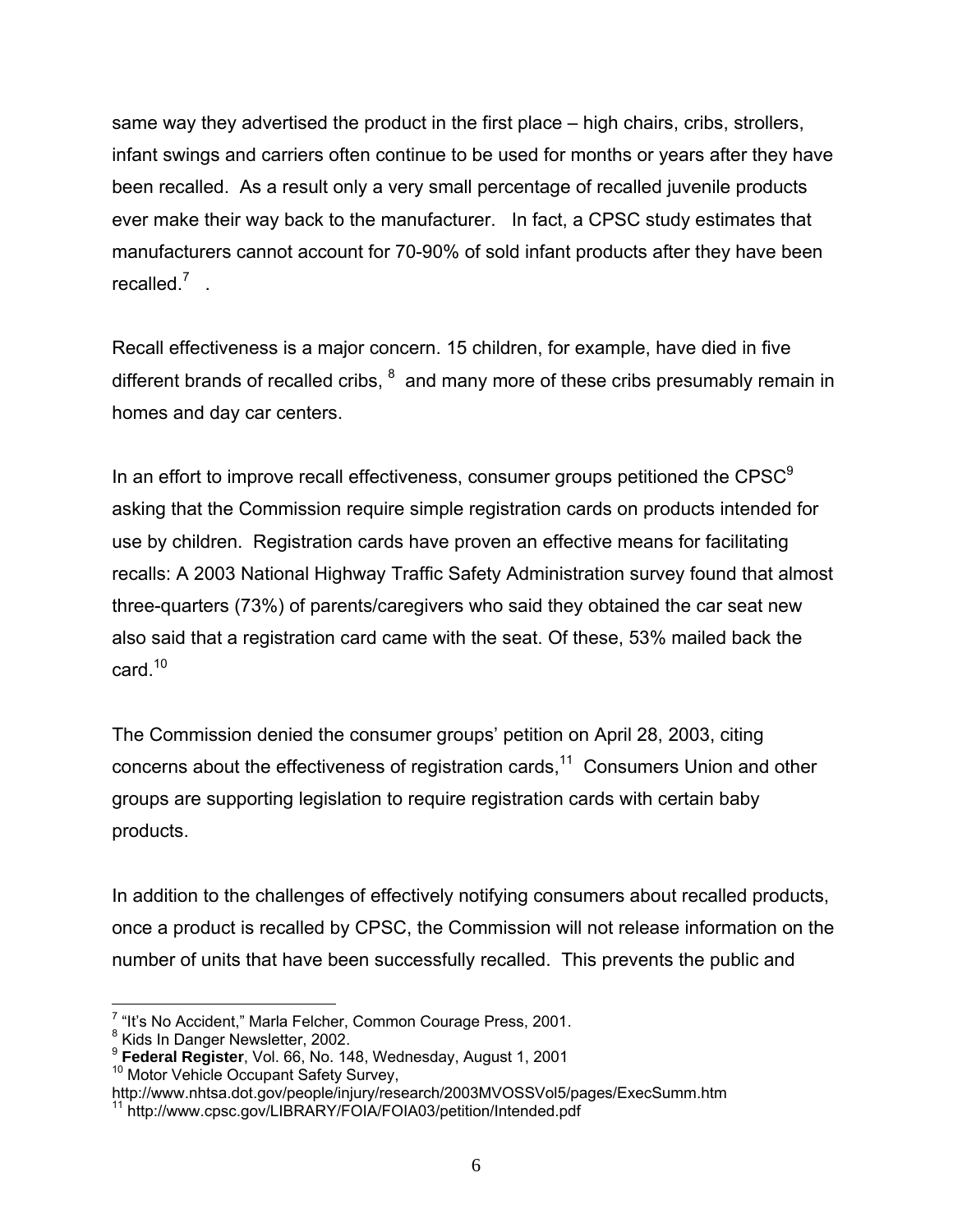news organizations from accurately estimating how many dangerous products remain at large, the extent of the remaining risk, or whether the particular recall outreach was successful. We discuss this at length below in our comments related to Section 6(b).

In response to the deficiencies in the system outlined above, consumer groups have supported two bills introduced in the 109<sup>th</sup> Congress and expected to be introduced shortly in the  $110^{th}$ .

- HR 6141, the "Child Product Safety Notification Act," sponsored by Congresswoman Jan Schakowsky (D-Il), directs the CPSC to promulgate a consumer product safety standard requiring manufacturers of juvenile products (such as toys, cribs high chairs, bath seats, playpens, strollers, and walkers), and small appliances to establish and maintain a system for providing notification of recalls to purchasers. Manufacturers would be required to improve their notification of consumers by either distributing products safety notification cards that could be returned to them by consumers, or by creating a method of registering buyers electronically.
- HR 4896, the "Infant and Toddler Durable Product Safety Act,"12 also sponsored by Representative Schakowsky, would better ensure the safety of infant and toddler products by requiring independent testing of certain durable goods before they are sold on the market. The legislation would require manufacturers to pretest "durable" products likely to be used by children under five, including cradles, cribs, toddler beds, high chairs, safety gates, play yards, and strollers.

Under their General Product Safety Directive, the European Union requires pre-market testing and recordkeeping to show that products are essentially safe prior to going to market. The U.S. has no similar regulations.

We encourage the Senators on this Subcommittee to sponsor similar legislation to better protect U.S. consumers.

<sup>1</sup>  $12$  Introduced by Congresswoman Jan SCHAKOWSKY. Co sponsors include Mrs. MCCARTHY of NY, Mr. LANTOS of CA, Ms. NORTON of DC, Ms. MILLENDER-MCDONALD of CA, Ms. KILPATRICK of MI, Mrs. CHRISTENSEN of VI, Mr. GRIJALVA of AZ, Mr. SERRANO of NY, Mr. MCDERMOTT of WA, and Mr. GUTIERREZ of IL, Ms. BROWN of FL, Ms. De Lauro, CT, Mr. Gutierrez, IL, Mr. Meehan, MA, Mr. Moran of VA, Mr. Davis of IL, Mr. Lipinski of IL, Ms. Lowey of NY, Mr. Waxman, CA,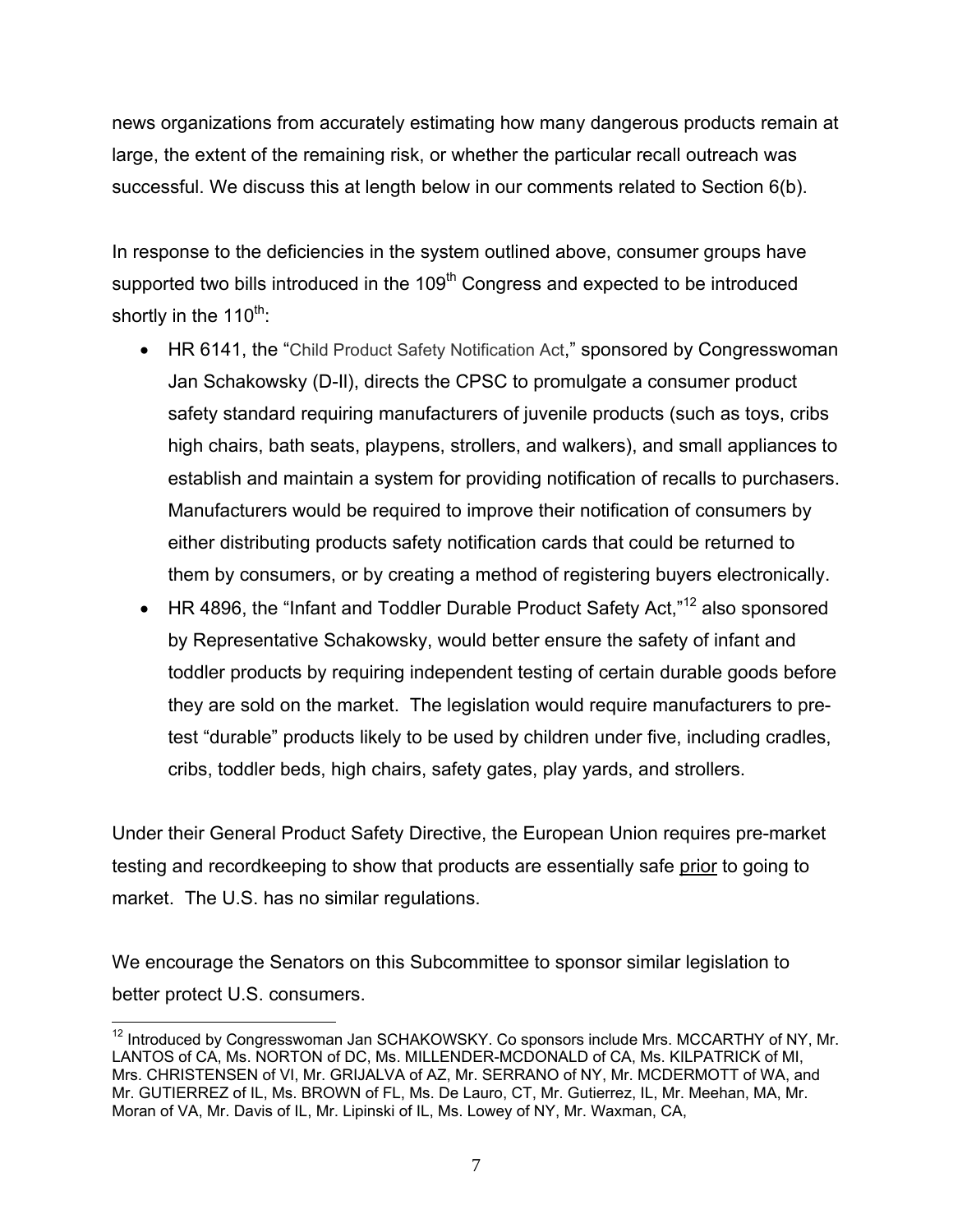#### **Section 6(b)**

Last year, my brother-in-law's airbag failed to deploy during a 65 mph crash. As a result, he was badly injured, but happily alive. However, he wanted to see whether drivers of the same vehicle had experienced similar airbag failures. He went to the National Highway Traffic Safety Administration's ("NHTSA") website, entered in his car's make and model, and learned that, indeed, there were several similar complaints. He decided not to buy the same model again. If a parent finds that a highchair collapses, he or she cannot do what my brother-in-law did – check CPSC's website to see if there have been other complaints - because under Section 6(b) of the Consumer Product Safety Act (CPSA) the Commission cannot provide the information unless the product has been recalled. This restriction is a major obstacle to consumer information and consumer safety.

Section 6(b) acts as a kind of reverse Freedom of Information Act, barring the release of consumer complaint information unless and until the agency has sent a copy of it to the named manufacturer, allowed the manufacturer 30 days to comment on the information, reviewed the manufacturer's comments regarding the accuracy of the information and the fairness of releasing it, and determined that disclosure of the information would effectuate the purposes of the CPSA. Exceptions to these restrictions are extremely limited  $13$ 

The resource drain on the Commission staff for these procedures is enormous and unfair. The effect of Section 6(b) is to make the release of some information almost impossible. Objections by any manufacturer can lead to a long struggle. Even newspaper clippings on a particular product cannot be released by the CPSC without prior review.

 $13$  Section 6(b)(1) requires that the CPSC must, at least 30 days prior to "public disclosure" of information, notify each manufacturer or private labeler identified in the documents of the forthcoming release and give them an opportunity to submit comments, and take reasonable steps to ensure accuracy.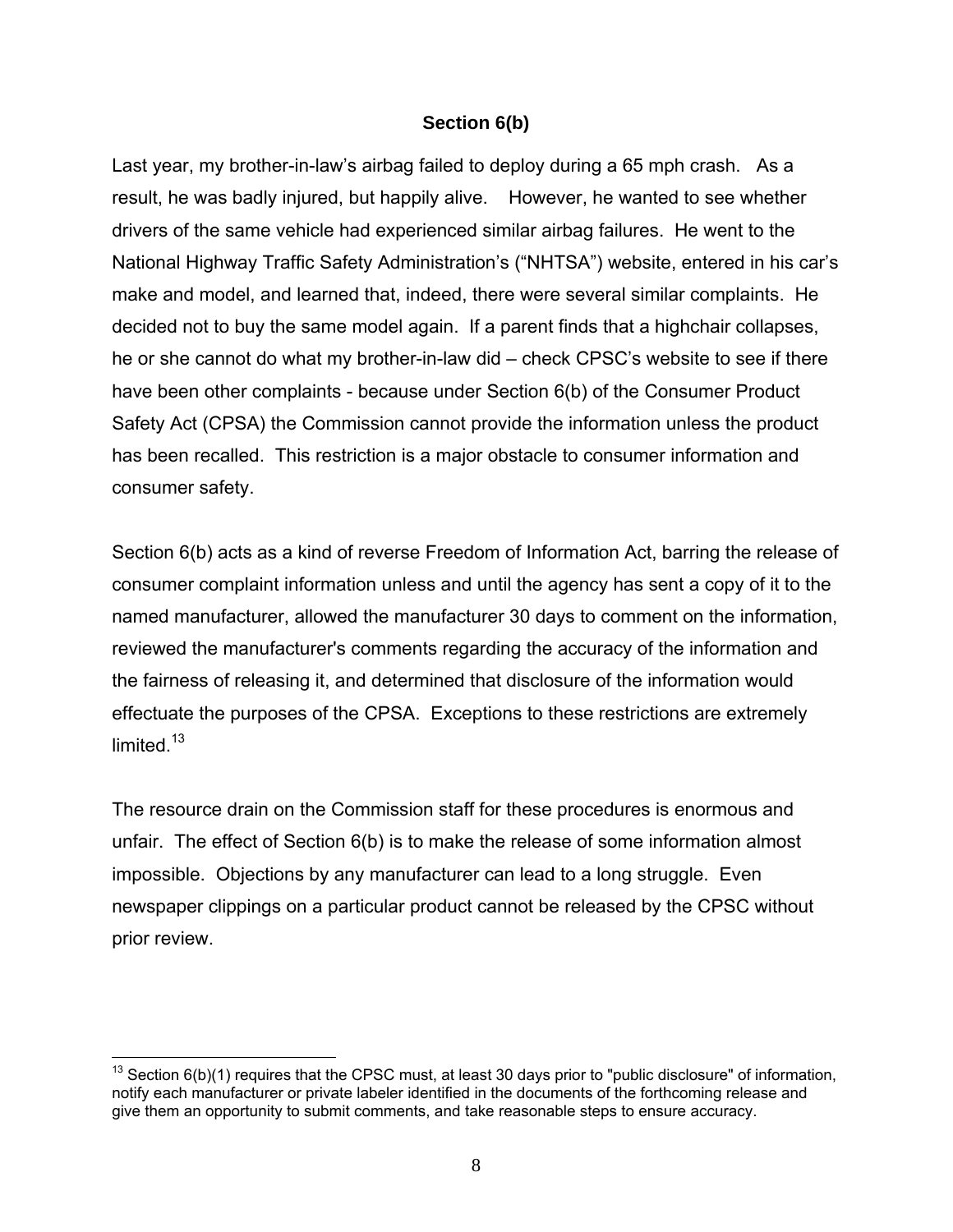Indeed, before the 111 children's products were recalled in 2006, 928 failure incidents were reported. Unlike under NHTSA's system described above, if a product hasn't been recalled, the CPSC is unable to provide consumers with information about previous safety complaints. Parents looking to buy a crib or high chair will often want to be sure it has a good safety record. They ought to be able to check on the CPSC's website for previous complaints. Perhaps if they could have, some of the 928 incidents last year related to the 111 recalled products might have been avoided. Unfortunately, parents and caregivers must go to other websites with consumer reviews, such as Amazon.com, rather than consulting the CPSC, to see if consumers have reported product has safety concerns with products on the market.

We think the statute should be changed. CU recommends that Congress repeal Section 6(b) of the CPSA because it prevents public access to important -- and possibly life saving -- product safety information in the files of CPSC...

While we understand that life - even for children - is not risk free, too large a percentage of unsafe products are marketed for children or to children. Products intended for use by children should be tested for safety before being sent into the marketplace because once they arrive in consumers' homes, the ineffectiveness of our current recall process means that getting them back is unlikely.

#### **Reporting Requirements Under Section 15(b) of Consumer Product Safety Act**

One of most important sections of the Consumer Product Safety Act is 15(b). That section requires companies to report to the Commission if they learn that their product may create a "substantial risk of injury to the public."<sup>14</sup> In July of 2006, Chairman Hal Stratton announced a final interpretive rule change<sup>15</sup> on Section 15(b), which he argued was intended to demystify the reporting process. Chairman Stratton noted in his

<sup>1</sup> 

<sup>&</sup>lt;sup>14</sup> CPSA, Section 15(b).<br><sup>15</sup> http://www.cpsc.gov/pr/strattonsec15.pdf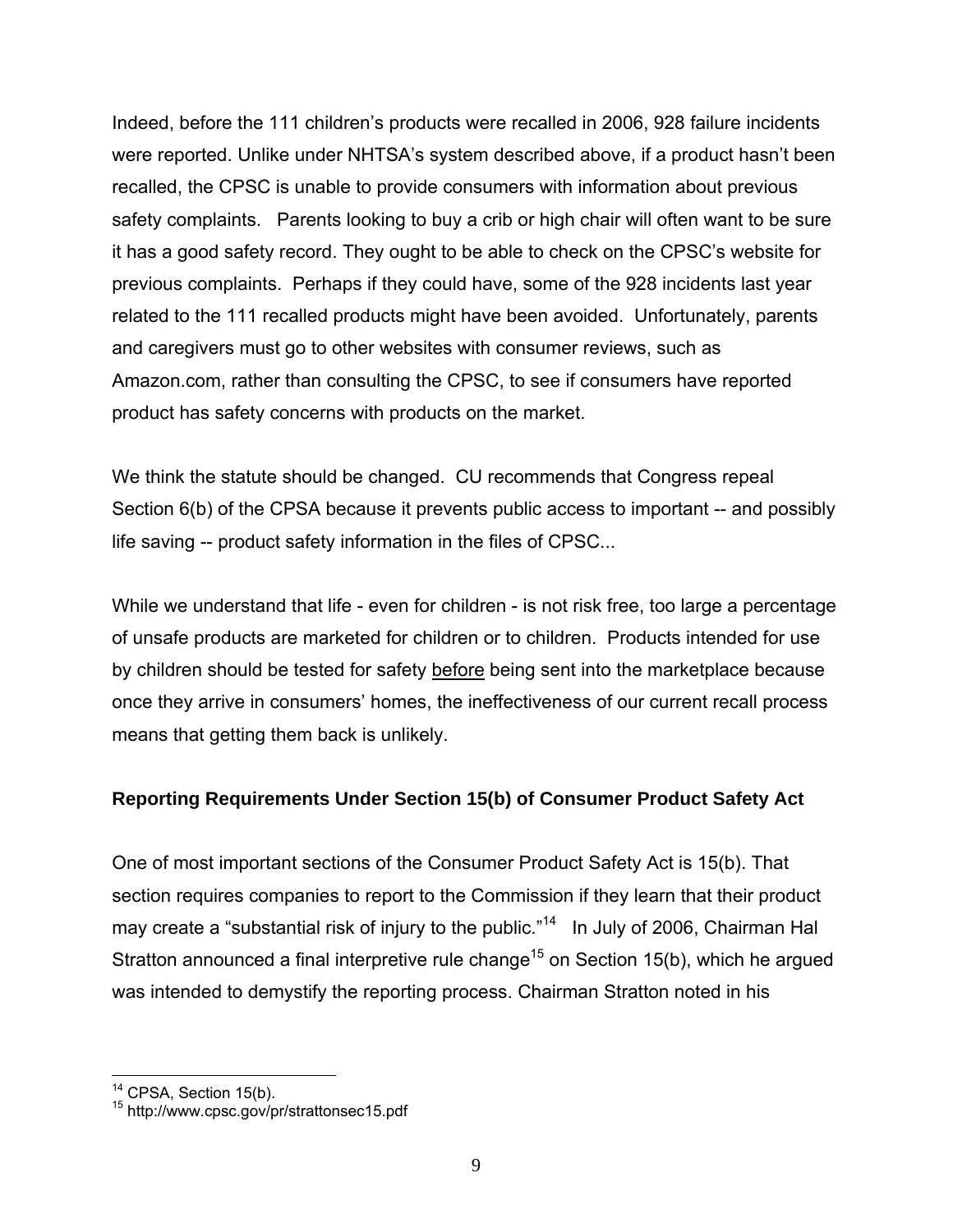statement, "I thought it essential that this agency engage regulated parties to determine how best the CPSC could accomplish its goals without creating a drag on commerce."

In the previous two years, industry groups had asked the CPSC to revise its interpretive rules. Apparently this final rule was the Commission's response to industry's request. The revised interpretive rules added three factors companies were to consider in deciding whether they were obligated to report a product hazard under Section 15: 1) obviousness of the hazard 2) product warnings and instructions and 3) consumer misuse. The interpretative rules also allow manufacturer to consider such issues as to whether the product meets voluntary standards when considering whether to report incidents to the CPSC. Reliance on voluntary standard is, in our view, misplaced trust in standards that often do not address safety concerns.

We commend to members of the Committee the full statement of CPSC Commissioner Thomas Moore in response to these interpretive 15 (b) changes. CU shares Commissioner Moore's concerns about the impact of these changes on reporting of hazardous products:

The Commission was created to protect consumers, sometimes even from what might be viewed as an obvious risk and, with regard to children, sometimes even from the inattentiveness of their own parents. Our work on child-resistant cigarette lighters and baby walkers are evidence of that. The power of section 15 (b) is its requirement that information that could prevent the injuries or deaths of consumers be reported to the Commission. Even with these revisions, the Commission's position remains, **when in doubt, report**. It is the Commission that will ultimately decide whether a product defect presents a substantial product hazard, not the manufacturer. Adding more unexplained factors that manufacturers might grasp at to decide they do not need to report is likely to do the manufacturers (not to mention consumers) a disservice and adds nothing by way of real guidance, clarity or transparency.<sup>16</sup>

Consumers Union believes these new rules are unnecessary and confusing. Moreover, simply because a company reports under 15(b) does not automatically trigger CPSC

 $\overline{a}$ <sup>16</sup>Statement of the Honorable Thomas Moore on the Publication of the Federal Register Notice Seeking Public Comments on Proposed Revisions to 16 C.F.R. Part 1115. http://www.cpsc.gov/PR/MooreCFR1115.pdf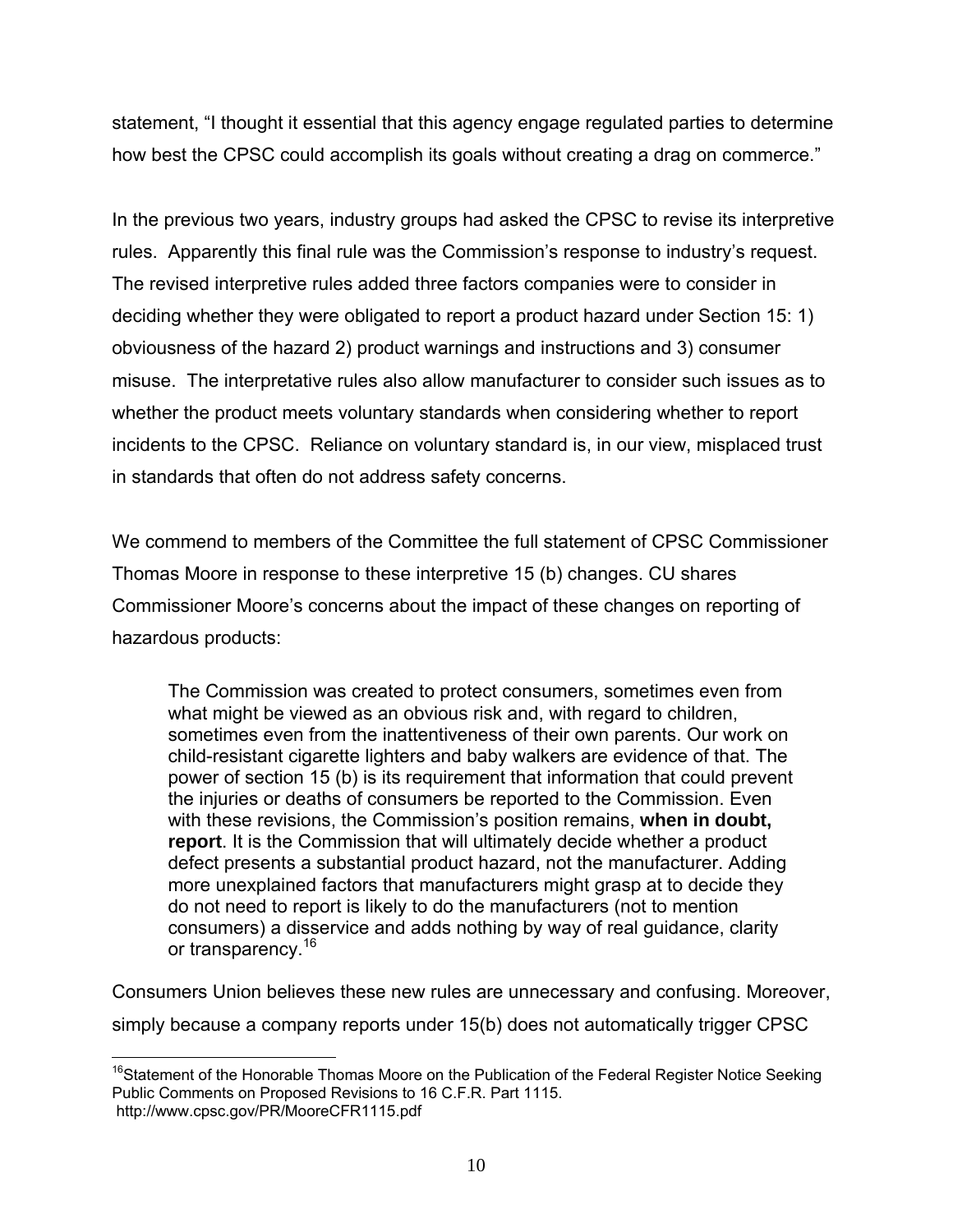action – indeed, one CPSC official estimated that only 50% of 15(b) reports trigger CPSC activity.17 Reporting safety hazards is critical because it ensures that when hazards come to the attention of a company, they are reported to the Commission and when warranted, necessary action is taken. CPSC is mandated to carry out this function. By giving companies reasons NOT to report, we believe the new interpretive rules may discourage companies from erring on the side of caution and thereby heighten the risk that consumers will be exposed to product hazards.

#### All Terrain Vehicles

The CPSC faces the perennial problem of stemming the tide of deaths and injuries from use of All Terrain Vehicles (ATVs). ATVs rank as consistently as one of the most hazardous consumer products – ATV-related injuries requiring emergency room increased to 136,700 in 2005. Children under 16 suffered 40,400 of those injuries. In 2005, 120 children under 16 operating ATVs were killed. The steady trend of increasing numbers of injuries and deaths should be a concern to Congress and to the CPSC.

Pursuant to a petition filed by the Consumer Federation of America, CU has supported a ban on the sale of ATVs to children under the age of 16 (and other safety measures). We are also concerned that the CPSC is moving forward with an ill-advised rule on ATVs that proposes teen and pre-teen ATVs and even junior ATVs for children between 6-8 years old, without having conducted the proper testing or research to proceed.

But we also think Congress can play a pivotal role in helping to reduce the injuries and deaths from ATVs. We believe that states should be encouraged to enact model ATV safety legislation like the kind drafted by the American Academy of Pediatrics. AAP's Model Statute is an excellent and comprehensive approach to ATV regulation, providing for training and licensure of ATV riders and requiring safety gear like helmets and proper clothing.

 $\overline{a}$  $17$  Conversation with officials at Office of Compliance at the U.S. Consumer Product Safety Commission.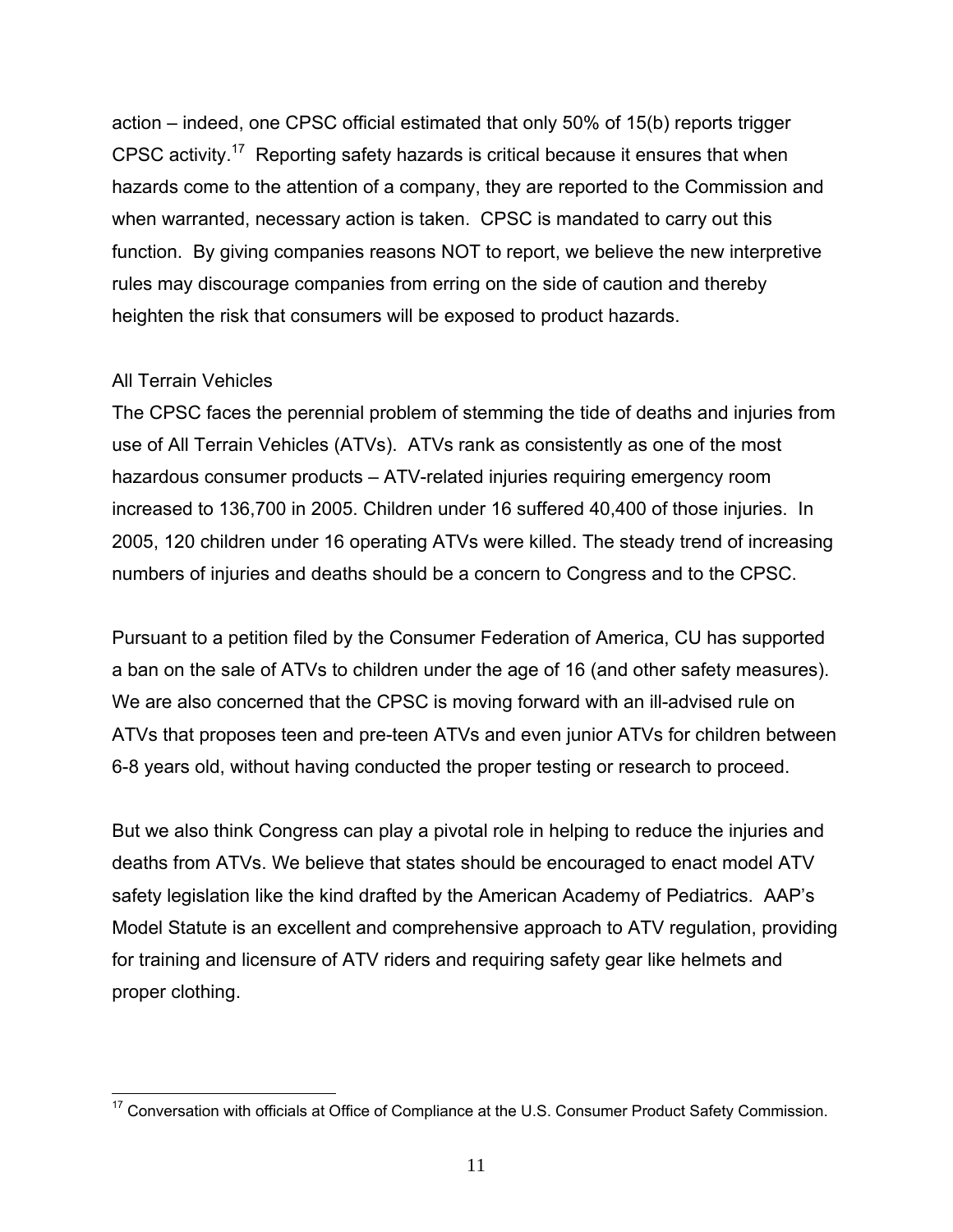We urge this Subcommittee to schedule field hearings on ATV safety similar to the hearing the CPSC held in West Virginia in 2003. Congress could then consider providing financial incentives to states to adopt ATV safety laws.

There is precedent for this approach. In 2000, Congress passed and President Clinton signed a law requiring that states enact a 0.08% BAC (blood alcohol content level) law by October 1, 2003 or lose a portion of highway funding. Federal law currently offers financial incentives to the states to adopt a 0.08% permissible blood alcohol level for drivers and has been successful in persuading states to adopt this provision. Prior to this law, 18 states and the District of Columbia had passed 0.08% BAC laws. In the two years since, the total number of states with 0.08% BAC laws has increased to 33 and the District of Columbia.

### **3. Other CU Priority Safety Areas for CPSC Focus**

CU is concerned that due to shortfalls in its budget, the CPSC will not be able to adequately address areas that we consider to be of high priority, including: product safety issues affecting children (e.g., toy hazards, lead in children's jewelry, and pool safety); reinitiating efforts to reduce incidents of consumer injury and death from cooking fires (there are 80 deaths, 2,440 injuries, and over 47,000 residential range top fire annually); other product-related fires (e.g., products powered by lithium-ion batteries); decreasing all-terrain vehicle accidents and deaths; carbon monoxide poisonings relating to use of portable electric generators<sup>18</sup> and home heating appliances; identifying and addressing potentially unreasonable risks posed to consumers through the use of or exposure to products created with nanotechnology, using nanoparticles.

<sup>1</sup>  $18$  CU commends the CPSC for initiating a rulemaking proceeding to examine regulatory approaches that could be used to reduce portable generator-related deaths and injuries, particularly those related to carbon monoxide poisoning (71 Fed. Reg. 74472, December 12, 2006). CU also commends the Commission for issuing a new portable generator mandatory labeling rule, approved by the Commission on January 4, 2007, but noted that "education and warnings alone are not enough" and urged CPSC to take critical next step in requiring all generators be equipped with a CO detector that automatically shuts down the unit if it detects dangerous levels of CO. See http://www.cpsc.gov/cpscpub/prerel/prhtml07/07074.html.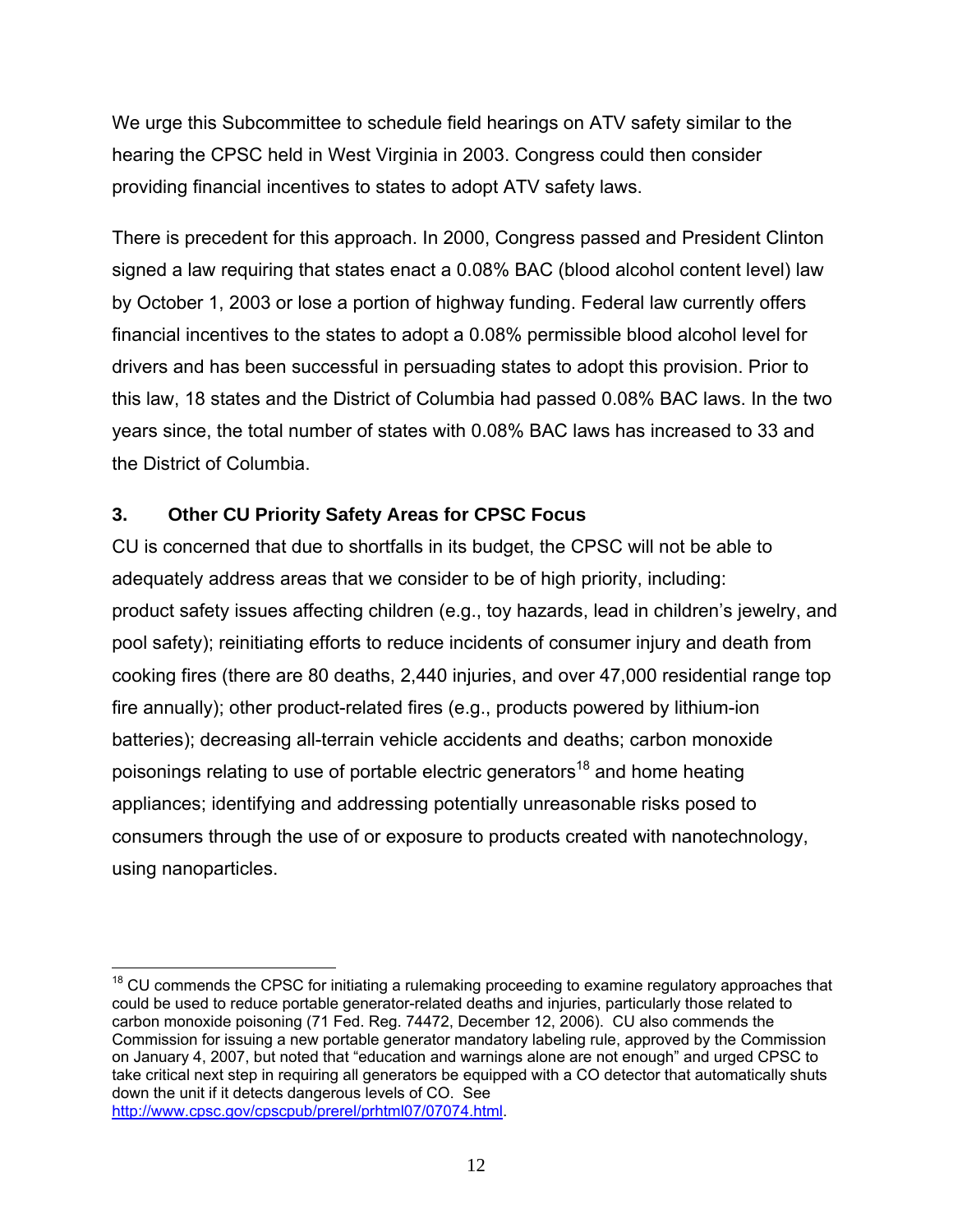Two other areas of concern bear mentioning. First, there are nearly 50,000 residential cooking fires each year, killing and estimated 80 people and injuring almost 2,500. Cooking fires account for about 10 percent of fire deaths in recent years. Mitigating cooking fires was once a priority of the CPSC who developed technological fixes to the problem in their lab. The project was later dropped due to industry pushback.

Injuries from glass furniture now amount to more than 20,000 serious injuries per year. Although there are safety standards in Europe require safety glass in furniture, there are no safety standards here. Yet these hazards have long fallen below the radar of the CPSC.

Both of these safety hazards are ones we believe the CPSC needs to address.

# **4. Trends and Factors Exacerbating the Impact of CPSC'S Lack of Adequate Funding**

CU is also concerned that a number of trends are presenting the CPSC with great challenges to their efforts to reduce the number of unreasonably dangerous products on the market. These trends (discussed more in detail below) include: (i) the increasing number of counterfeit, dangerous, and violative products on the market, (ii) new and emerging technologies (e.g., nanotechnology), and (iii) the changing demographic of the American consumer. CU also is concerned, that in addition to the above trends, the CPSC also is hampered by other factors beyond the lack of adequate resources. These factors, discussed in detail below, include: (i) the lack of a permanent chairman and lack of a quorum, (ii) lack of manufacturer focus on safety and insufficient deterrents available in the form of strong civil penalty authority, and (iii) inadequate laboratory facilities.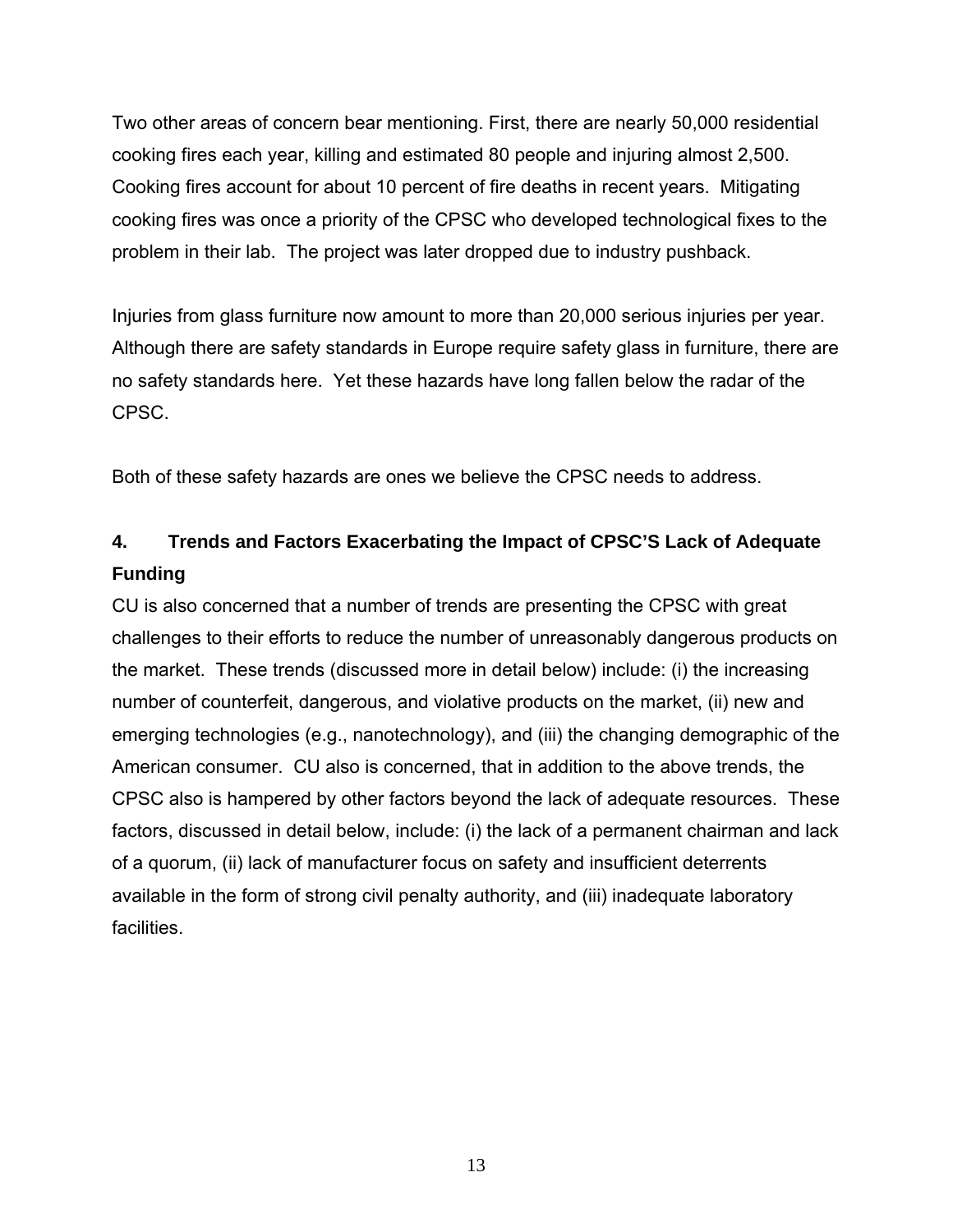### **A. Trends Exacerbating the Impact of CPSC'S Lack of Adequate Funding**:

### **(i) Increasing Numbers of Counterfeit, Dangerous, and Violative Products**

We are very concerned that current trends are increasing the risk that unsafe products will make their way to the marketplace -- and too many remain on the market even after safety hazards are uncovered.

As the world's large, powerful retailers squeeze manufacturers to reduce prices, we have seen evidence that quality and safety can also be reduced. Today, more than ever, pressure from major retailers has created a "speed to market" mantra that can leave little time and few resources for the product safety testing and quality assurance process. Off-shore design and manufacturing is too often conducted by companies who have inadequate knowledge of U.S. voluntary and mandatory safety standards. In addition, sometimes foreign manufacturers lack an understanding of how consumers will use the products they produce because use of the product is not prevalent in their country. For example, the manufacture of gas grills is moving rapidly from the U.S. to China where the concept of grilling food on a gas heated cooking grid is unfamiliar. We believe that a recent result is the manufacture of substandard and sometimes dangerous gas grills; since 2004, there have been more than one dozen product safety recalls on gas grills -- in all cases the defective products or components were made outside of the U.S. Over a similar two-year period just 10 years ago, when most gas grills were U.S. made, there were no recalls.

Also of concern to CU is the widespread lack of compliance with voluntary safety standards. The March 2006 issue of *Consumer Reports* features an article on furniture tipover, a problem that results in 8,000 to 10,000 serious injuries and almost 10 fatalities each year, mostly to young children. Although ASTM-International publishes a safety standard to prevent furniture tipover injuries, many of the products CU tested do not comply. In fact, since the CPSC requested that ASTM develop an industry safety standard, the numbers of annual fatalities associated with falling furniture have actually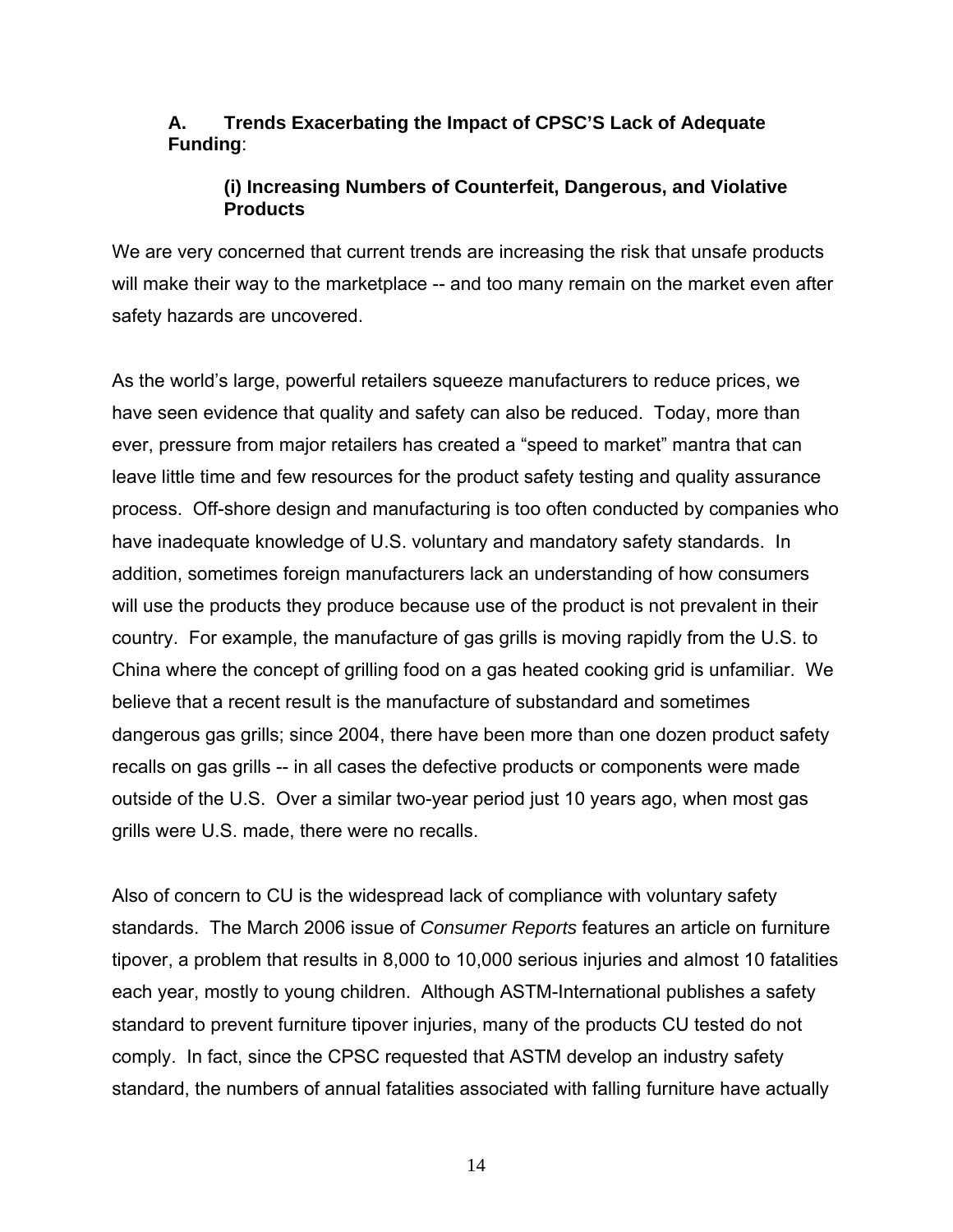increased by 50 percent. In today's highly competitive marketplace, there is often little incentive for manufacturers to meet voluntary safety standards.

### **(ii) New and Emerging Technologies in Product Manufacturing and Production**

CU is very concerned that the "brain drain" impacting the Commission may prevent the CPSC from aggressively investigating safety issues relating to new and emerging technologies – particularly those relating to the manufacture of consumer products created with nanotechnology, using nanoparticles.

### Nanotechnology

Relating to nanotechnology, the CPSC's, sole mention of nanotechnology in its 2008 Performance Budget request is, as follows:

Nanomaterials represent a wide range of compounds that may vary significantly in their structure, physical and chemical properties, and potentially in their behavior in the environment and in the human body. CPSC staff will continue to participate in interagency activities for nanotechnology. **Goal:** Staff will use the information gained from its participation in interagency activities, along with other information collected on the use of nanomaterials in consumer products, to identify issues and projects for future consideration. Staff will prepare a draft status report of this effort.<sup>19</sup>

We believe that the CPSC must be much more proactive in arming itself with a detailed understanding of the dangers posed to consumers by cutting-edge products, especially those created through nanoengineering. We urge this Subcommittee to ensure that the CPSC has the laboratory equipment and resources needed to assess any unreasonable risks to consumers, and the will to follow through.

<sup>1</sup> 19 U.S. Consumer Product Safety Commission, "2008 Performance Budget Request, *Saving Lives and Keeping Families Safe,*" Submitted to the Congress, February 2007. http//:www.cpsc.gov/CPSCPUB/PUBS/REPORTS/2008plan.pdf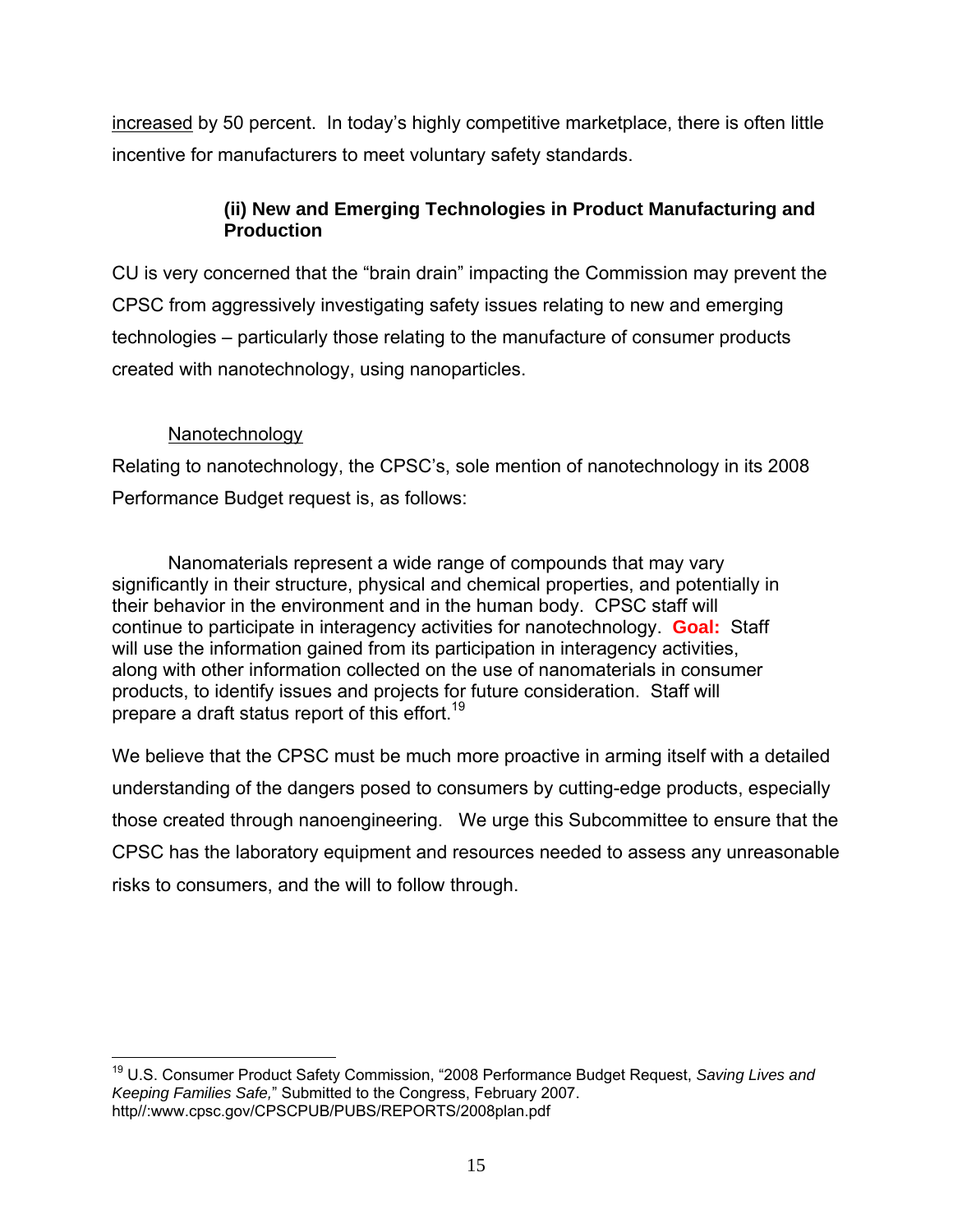#### Lithium-Ion Batteries

An additional area of concern is fire and burn related dangers relating to lithium-ion batteries. On August 16, 2006 the CPSC announced a sweeping recall involving batteries, manufactured by Sony, which came with 33 different computers sold April 1, 2004 through July 18, 2006. The recall involved 4 million rechargeable lithium-ion batteries (sold separately and as replacement parts) for dozens of Dell laptop computers, due to the danger that they could overheat and catch fire. Of the 4.1 million suspected batteries, 2.7 million were distributed in the U.S. At the time of the recall, Scott Wolfson, public affairs spokesman for the CPSC, stated to *Consumer Reports* that the hazards stem from quality-control issues at battery manufacturing facilities in Japan and China.

Additional recalls were conducted of Sony laptop batteries, eventually bringing the total number of Sony's recalled laptop batteries to about 9.4 million. Overheating problems affecting rechargeable lithium-ion batteries have been an ongoing issue. Lithium-ion batteries pack high amounts of energy into a small package and, subsequently, can produce a lot of heat. Despite the wide-spread attention given to batteries in laptops, the dangers are not limited to these products. The CPSC has logged 339 incident reports between 2003 and 2005 involving potentially faulty laptop computer batteries as well as cell phone batteries. The incidents ranged from smoking and charring, to batteries bursting into flames and skin burns. Cell phone batteries have been associated with more serious burn injuries because of the close proximity between the telephone and the user's head and face.

Issues relating to lithium-ion batteries require research, investigation, and market surveillance to ensure that unsafe electronic products do not present an unreasonable risk to consumers. We encourage the CPSC to continue to urge the development of safety standards for these batteries, and to strongly encourage manufacturers to focus more attention on quality control. In addition, we urge the Subcommittee to follow the CPSC's activities in this area closely.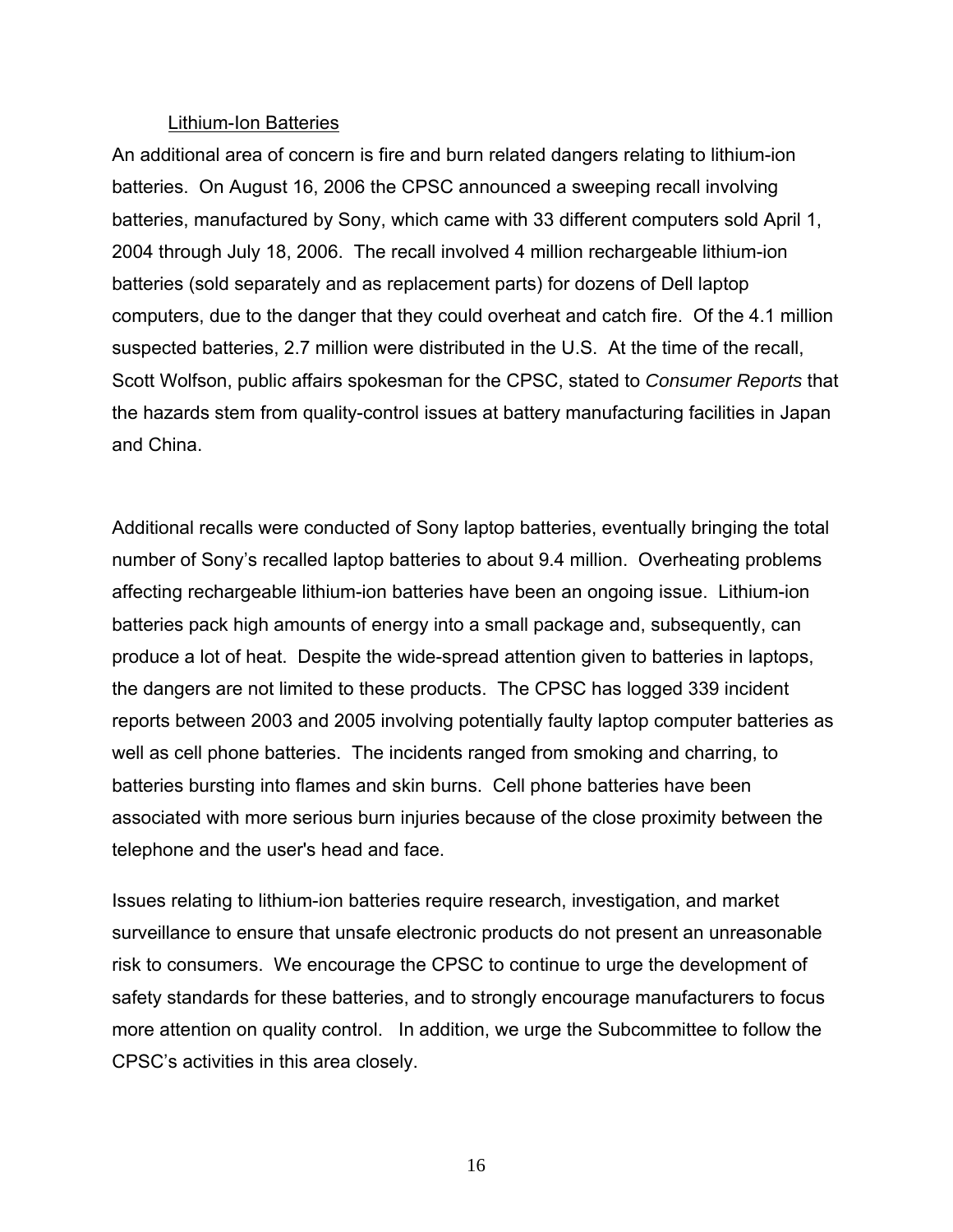### **(iii) Changing Demographics of the U.S. Population**

The CPSC itself has identified a disturbing trend, and has documented that from 1991 to 2002, the number of older adults (75 and older) treated in US hospital emergency rooms for products-related injuries increased 73%. This increase is almost three times the group's increase in population. Many of the injuries were related to common household products such as yard and garden equipment, ladders, step stools, and personal use items. As the population ages, it is even more important that manufacturers work to reverse this recent trend with products that are not defective and unreasonably dangerous when used by the elderly.

# **B. Legal and Regulatory Factors Exacerbating the Impact of CPSC'S Lack of Adequate Funding**:

### **(i) Lack of a Permanent Chairman and Quorum at the Commission**

The Commission has suffered from lack of a quorum after the departure of Chairman Hal Stratton in July of 2006, and has since been working with only two commissioners and forced to operate without a quorum for some months. That this position lay vacant for so many months is itself a statement on the lack of regard for the work of the CPSC. However, while the Commission needs leadership, to be sure, its work is too important to allow the chairmanship to go to a political appointee with no demonstrable experience in or commitment to consumer protection. CPSC is a regulatory agency and it requires a chairman who is willing to protect the public from risks to safety by regulating industry where necessary. Section A of the Consumer Product Safety Act<sup>20</sup> provides useful guidance to Congress and the President on this point:

An independent regulatory commission is hereby established, to be known as the Consumer Product Safety Commission, consisting of five Commissioners who shall be appointed by the President, by and with the advice and consent of the Senate. In making such appointments, the President shall consider individuals who, by reason of their background and expertise in areas related to consumer products and protection of the

 $\overline{a}$ <sup>20</sup> Consumer Product Safety Act, 15 U.S.C. 2051−2084, Public Law 92-573; 86 Stat. 1207, Oct. 27, 1972.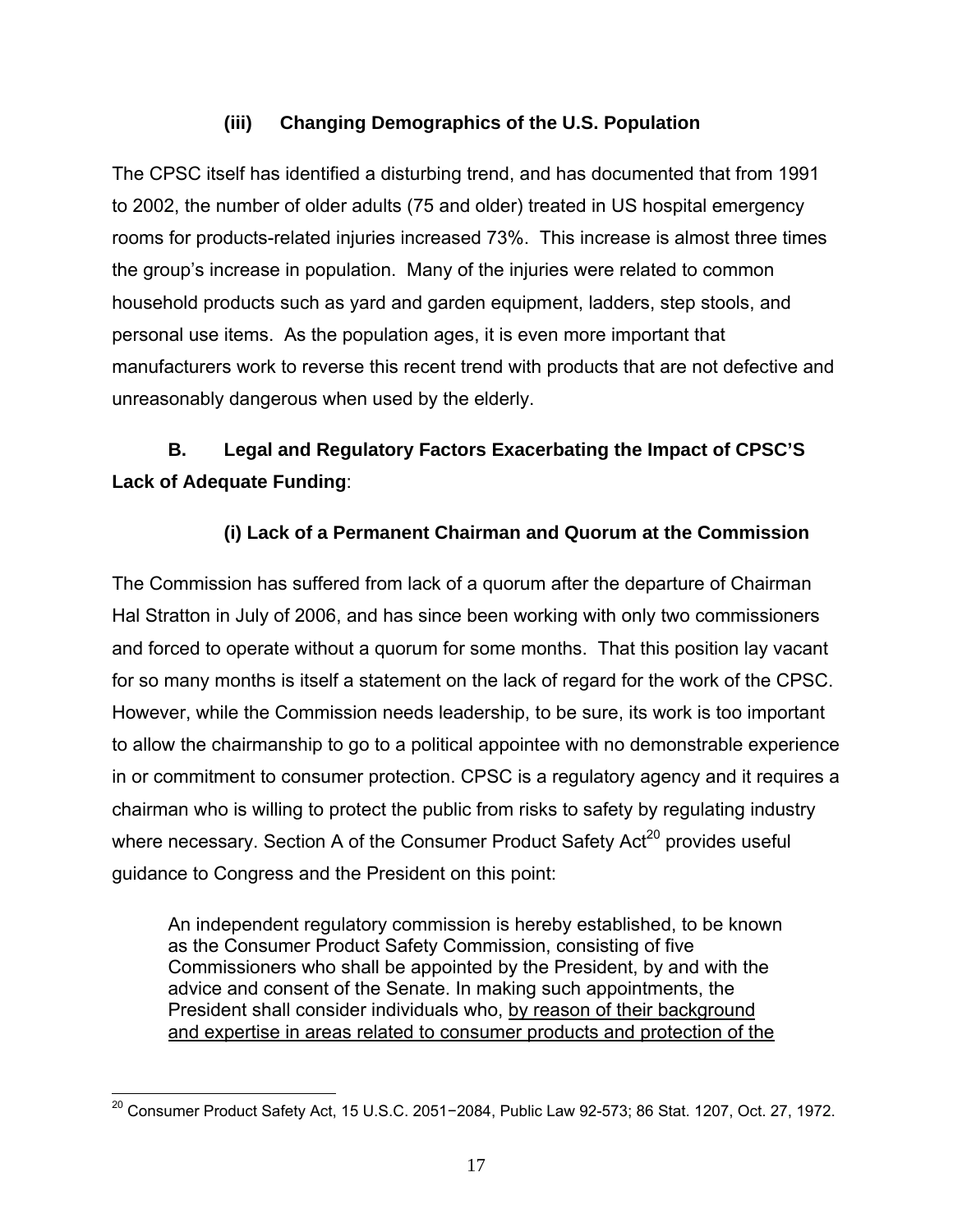### public from risks to safety, are qualified to serve as members of the Commission.

We urge this Committee and the Senate, therefore, to keep this in mind and carefully examine the background and qualifications of the current Administration nominee.

## **(ii)** Inadequacy of Civil Penalties

The use of civil penalties to penalize suppliers for selling or failing to report unsafe products is often an ineffective deterrent. The \$750,000 civil penalty levied against Wal-Mart in 2003 for failing to report safety hazards with fitness machines cost the company an equivalent of the sales rung up in only 1 minute and 33 seconds. For large retailers and manufacturers, paying civil fines are a small cost of doing business. In 2006, CPSC negotiated out of court settlements in which six companies agreed to pay 2.3 million in civil penalties to the U.S. Treasury for failing to report under  $15(b)$ . <sup>21</sup>

The Consumer Product Safety Act's Section 15 (b) requires that manufacturers, distributors, and retailers who learn that their product either: (1) fails to comply with an applicable consumer product safety rule or with a voluntary consumer product safety standard; (2) or contains a defect that could create an unreasonable risk of serious injury or death (*i.e.*, a "substantial product hazard") must immediately notify the CPSC – unless the company knows the CPSC has already been informed.<sup>22</sup> The history, however, of manufacturers' failure to report in a timely manner under this section is all too well known. Especially of concern are manufacturers' failures to report children's products known by them to have caused injury or death. Included among companies failing to report are Wal-Mart and General Electric (GE) -- two of the wealthiest corporations in America. We believe the cap on the fines CPSC can levy for failure to report known hazards weakens the power of the reporting statute. Current total fines may not exceed \$1,850,000 for any related series of violations. This amount is too small to be an effective deterrent for large corporations. CU believes in lifting the cap on fines.

 $\overline{a}$ <sup>21</sup> CPSC 2008 Performance Budget Request, submitted to Congress February 2007.<br><sup>22</sup> <u>See</u> 15 U.S.C. § 2064(b).